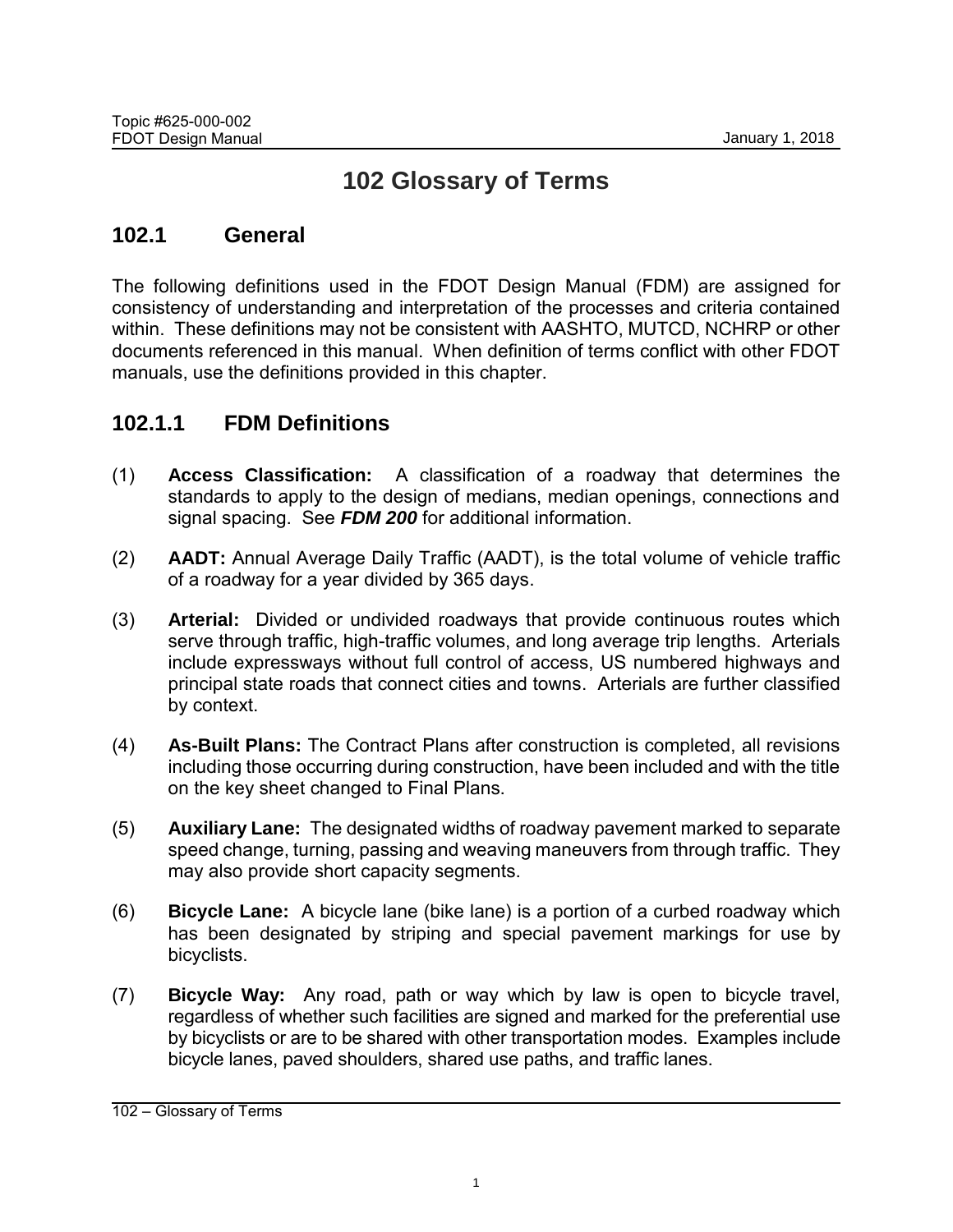- (8) **C-D Road:** Collector-Distributor Roads are limited access roadways provided within a single interchange, or continuously through two or more interchanges on a freeway segment. They provide access to and from the freeway, and reduce and control the number of ingress and egress points on the through freeway. They are similar to continuous frontage roads except that access to abutting property is not permitted.
- (9) **Collector:** Divided or undivided roadway which serves to link arterials with local roads or major traffic generators. They serve as transition link between mobility needs and land use needs. Collectors may include minor state roads, major county roads, and major urban and suburban streets. Collectors on the SHS are further classified by context.
- (10) **Context Classification:** Description of the land use and transportation context where a roadway is found. Roadways are designed to match the characteristics and demands defined by the appropriate Context Classification criteria. See *FDM 200* for additional information.
- (11) **Conventional Project:** Projects for which the preparation of the contract documents is a 'stand-alone' effort resulting in Plans, Specifications and Estimates (PS&E) package that is advertised for a Construction Contract. These projects are often referred to as "design-bid-build" projects.
- (12) **Express Lanes:** An express lane is a type of managed travel lane physically separated from general use lanes, or general toll lanes, within a roadway corridor. Express lanes use dynamic pricing through electronic tolling in which toll amounts are set based on traffic conditions
- (13) **Freeway:** The terms Freeway, Interstate, Toll Road and Expressway are often used synonymously when establishing criteria within this manual. A Freeway is a divided highway that provides full control of access (i.e. Limited Access) and is intended for long distance trips. Interstate is a federally funded network of freeways that must meet national design criteria and operational standards. Toll Road is a general term for any road that requires the user to pay to use all or a portion of the road. Expressways are freeways situated in major metropolitan areas with primary service for commuters; and may or may not be tolled. Movement of traffic, free of interference and conflicts, is of primary importance for these types of facilities. Essential elements include medians, grade separations, interchanges, and, in some cases, collector-distributor roads and frontage roads. Freeways may be further classified as rural, urban or urbanized.
- (14) **General Use Lane:** Any untolled traffic lane that is not set aside for a specific purpose such as Express lanes.

<sup>102</sup> – Glossary of Terms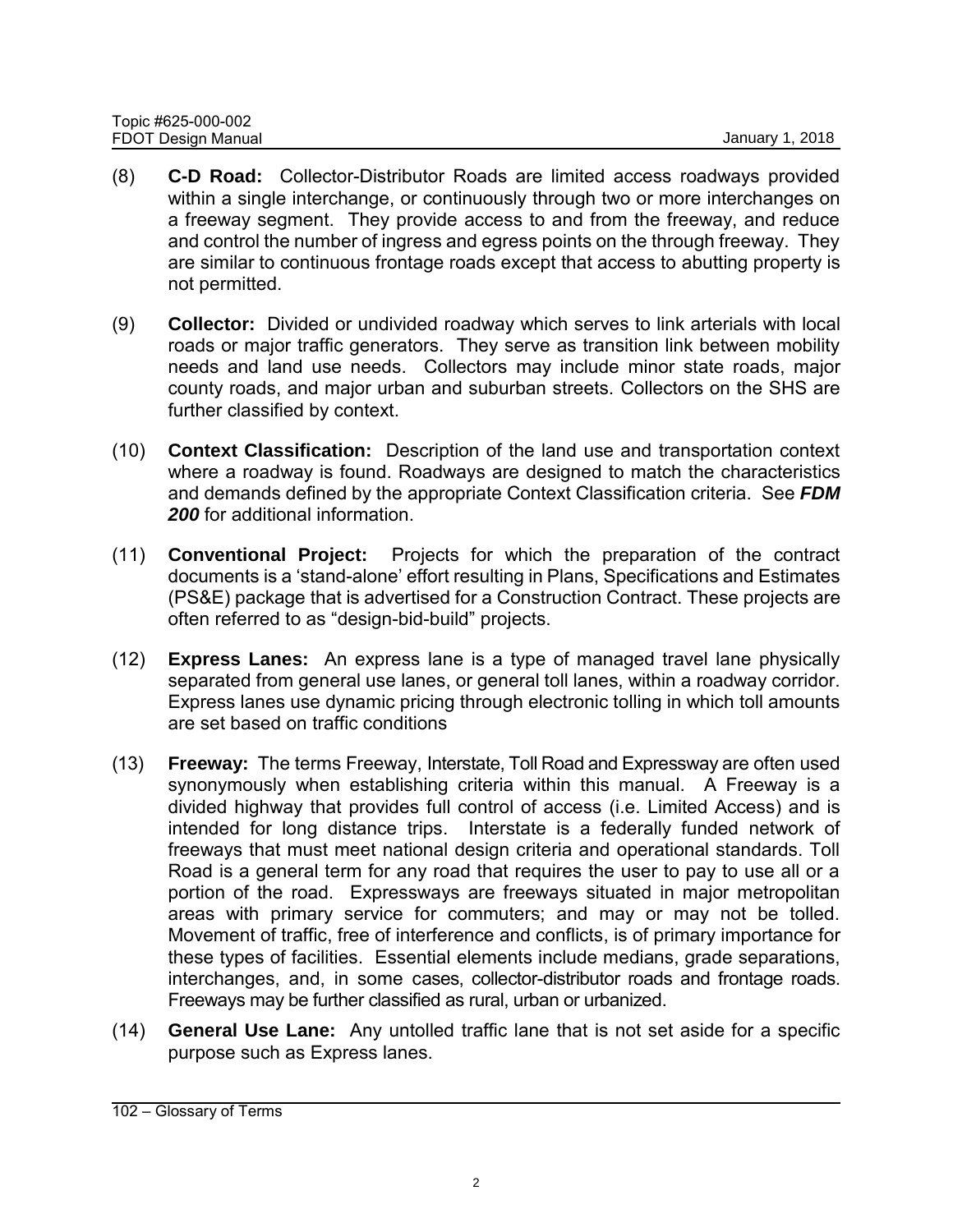- (15) **Grade Separation:** A crossing of two roadways, or a roadway with a railroad or pedestrian pathway, at different levels.
- (16) **High Speed:** Design Speeds 50 mph and greater.
- (17) **Highway:** A highway is a high speed roadway (divided or undivided) intended for travel between destinations like cities and towns.
- (18) **HOV Lane:** Special designated travel lanes reserved for high occupancy vehicles (HOV); e.g. buses and car pool vehicles. They may be adjacent to general use lanes or separated.
- (19) **Intersection**: Intersection types can be categorized by intersection basic type, functional classification, control type, area type, or a combination of these classifiers, depending on the element of design.
- (20) **Local Agency Funding Agreement:** An agreement used when Local Agencies provide funds to the Department for a specific project, often that are not on the State Highway System. This funding needs to be documented with an Agreement that should include provisions for additional funding for contingency. These Agreements must be coordinated through the Comptroller's office and is covered by procedure locally funded agreements (non-PTO) – financial provisions and processing **(Topic Number: 350-020-300-n)**.
- (21) **Local Road:** Roadways which provide high access to abutting property, low average traffic volumes, and short average trip lengths. Local roads may include minor county roads, minor urban and suburban subdivision streets, and graded or unimproved roads.
- (22) **Low Speed:** Design Speeds of 45 mph and less.
- (23) **Low Volume and High Volume:** Descriptive terms used to describe certain operating characteristics and driver expectancy on highways. Standards for these controls are based on area type and are given in *Table 102.1.1*.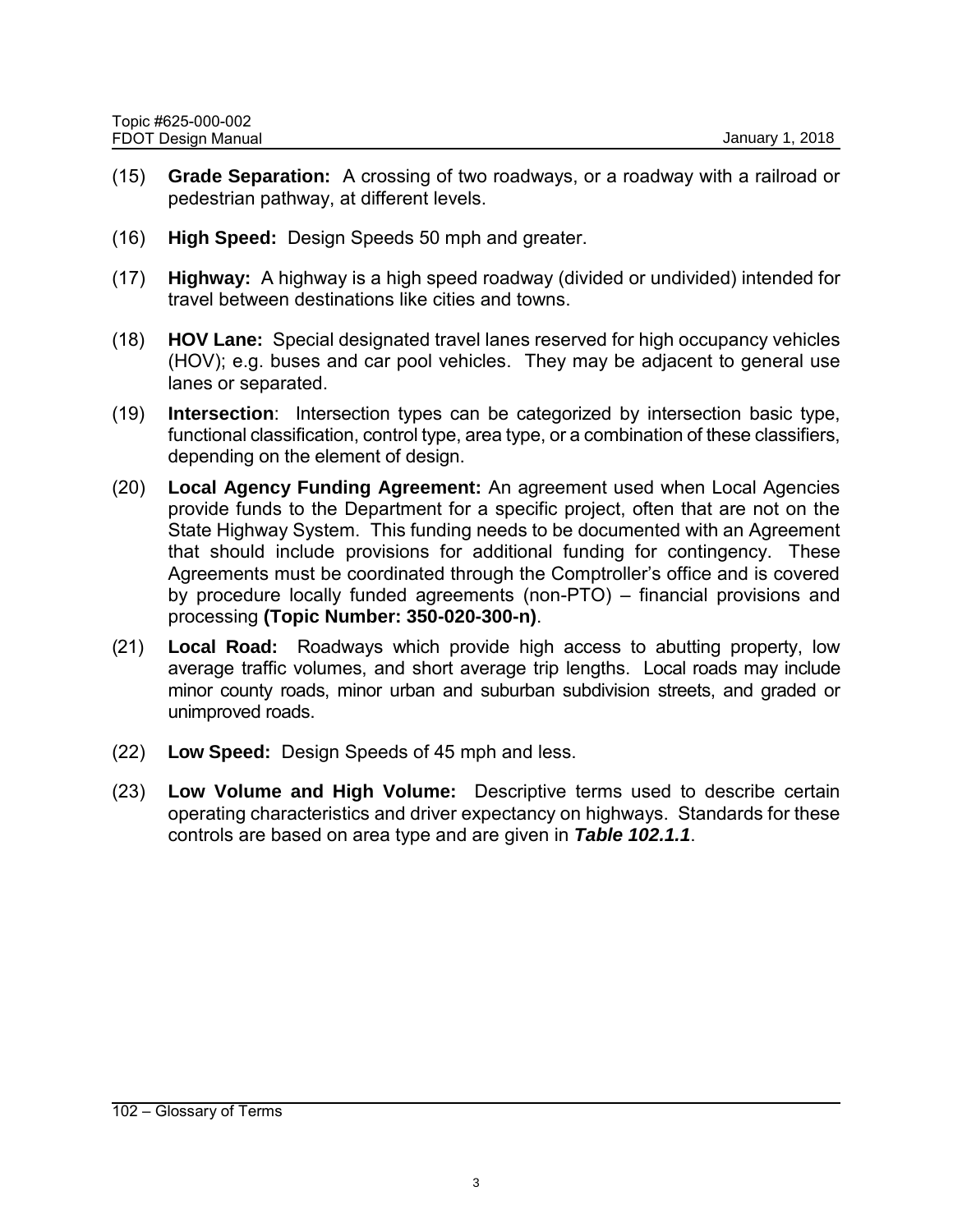| Table 102.1.1                                                                                                                              | <b>AADT Thresholds for Low and High Volume Roadways</b> |                                   |                                  |                                   |
|--------------------------------------------------------------------------------------------------------------------------------------------|---------------------------------------------------------|-----------------------------------|----------------------------------|-----------------------------------|
| <b>Facility</b>                                                                                                                            | <b>Urban</b>                                            |                                   | <b>Rural</b>                     |                                   |
|                                                                                                                                            | <b>Low Volume</b><br><b>AADT</b>                        | <b>High Volume</b><br><b>AADT</b> | <b>Low Volume</b><br><b>AADT</b> | <b>High Volume</b><br><b>AADT</b> |
| Freeway                                                                                                                                    |                                                         |                                   |                                  |                                   |
| 4-Lane Facility                                                                                                                            | 57,000                                                  | 69,000                            | 46,000                           | 56,000                            |
| 6-Lane Facility                                                                                                                            | 86,000                                                  | 103,000                           | 69,000                           | 83,000                            |
| 8-Lane Facility                                                                                                                            | 114,000                                                 | 138,000                           | 92,000                           | 111,000                           |
| <b>Arterial</b>                                                                                                                            |                                                         |                                   |                                  |                                   |
| 2-Lane Facility                                                                                                                            | 16,000                                                  | 20,000                            | 9,000                            | 14,000                            |
| 4-Lane Facility                                                                                                                            | 37,000                                                  | 43,000                            | 38,000                           | 47,000                            |
| 6-Lane Facility                                                                                                                            | 55,000                                                  | 64,000                            | 58,000                           | 71,000                            |
| 8-Lane Facility                                                                                                                            | 69,000                                                  | 80,000                            |                                  |                                   |
| <b>Collector</b>                                                                                                                           |                                                         |                                   |                                  |                                   |
| 2-Lane Facility                                                                                                                            | 11,000                                                  | 16,000                            | 8,000                            | 13,000                            |
| 4-Lane Facility                                                                                                                            | 37,000                                                  | 45,000                            | 30,000                           | 38,000                            |
| LOW VOLUME ROADWAYS: Design Year AADT is ≤ low volume AADTs shown.<br>HIGH VOLUME ROADWAYS: Design Year AADT is ≥ high volume AADTs shown. |                                                         |                                   |                                  |                                   |

- (24) **Maintenance Agreement**: An agreement with a Local Agency for the maintenance responsibilities of a federally funded project. This agreement is required for construction projects let by FDOT for work not on the State Highway System and must be obtained prior to the authorization for construction of the project.
- (25) **Match Existing:** This term is used when the construction a proposed element (e.g. roadway, sidewalk, striping) may need to be adjusted at the termini to harmonize with the existing element being connected to. For Resurfacing Projects, this term is used when the existing pavement cross slopes are not intentionally modified or changed; i.e. applicable to constant depth milling and resurfacing.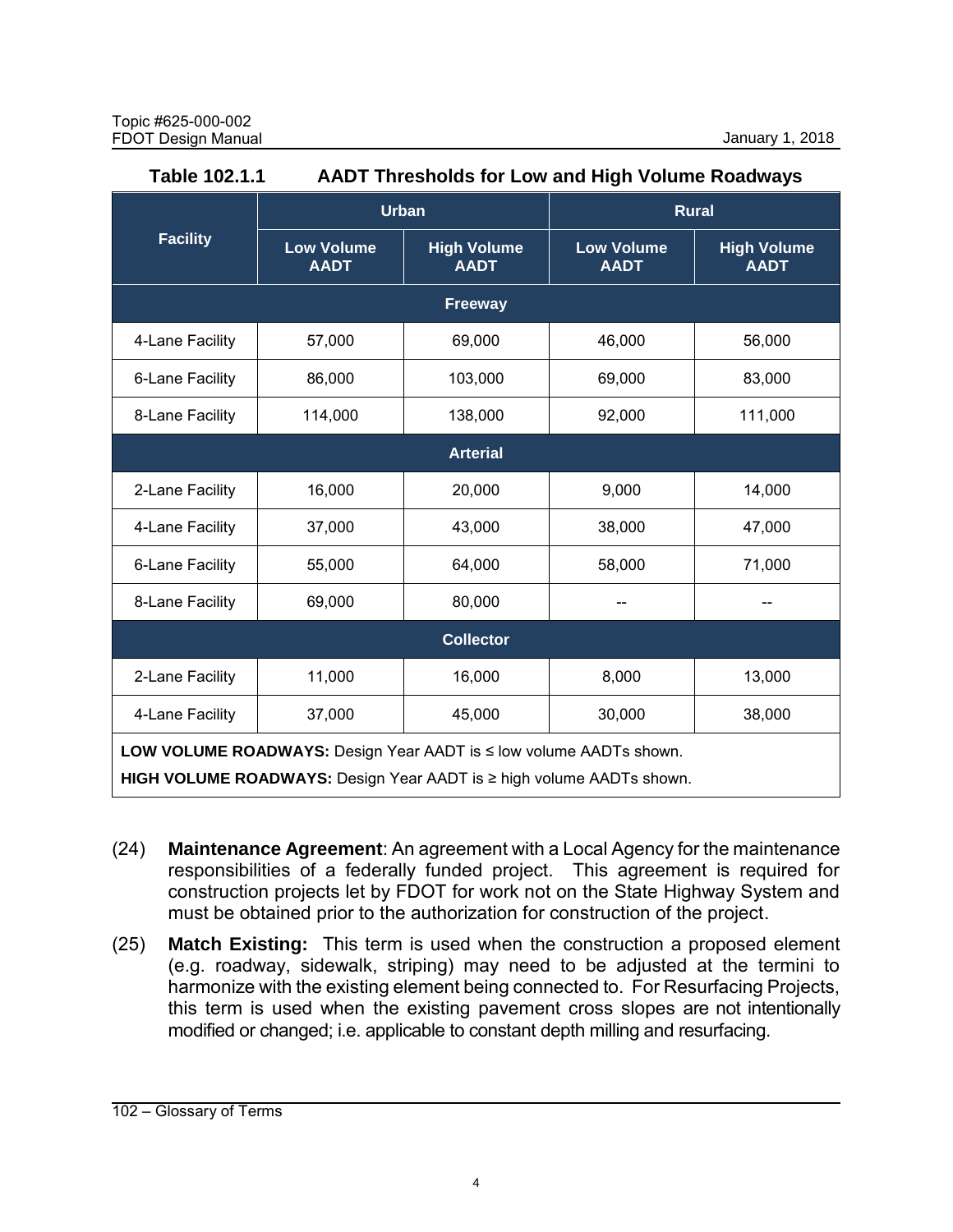- (26) **Paratransit:** Comparable transportation service required by the American with Disabilities Act (ADA) for individuals with disabilities who are unable to use fixed route transportation systems. The specific requirements and parameters for this service, including eligibility and service requirements, are contained in 49 CFR Part 37, Subpart F.
- (27) **Pedestrian Access Route:** A continuous and unobstructed path of travel provided for individuals with disabilities within or coinciding with a pedestrian way.
- (28) **Pedestrian Way:** A space for pedestrian travel separated from traffic lanes. Sidewalks, shared use paths, footpaths and shoulders are considered to be pedestrian ways; however, footpaths and shoulders are not Pedestrian Access Routes, since they lack specific improvements or provisions to accommodate persons using mobility aids.
- (29) **Projects of Division Interest (PoDI):** PoDIs are projects that have an elevated risk, contain elements of higher risk, or present a meaningful opportunity for FHWA involvement to enhance meeting program or project objectives. Project selection is risk-based. Stewardship and oversight activities will be directed toward addressing identified risks. This may include retaining certain project approvals, where permissible, or directing stewardship or oversight activities to a specific phrase or element of the project. Additional information is included in *FDM 125*.
- (30) **Production Date:** The committed completion date for final plans (as described in *FDM 301.2.5*) and Certifications (e.g., utilities, permits, R/W, environmental). Marks the date that the project is ready for the Plans, Specifications, and Estimates (PS&E) Submittal(s).
- (31) **Ramp:** A turning roadway that connects a Freeway to a crossing roadway within an interchange. The components of a ramp are a terminal at each leg and a connecting road. The geometry of the connecting road ramp usually involves some curvature and a grade.
- (32) **Roadway:** Roadways consist of prepared surfaces (asphalt or concrete pavement) for use by vehicles, including shoulders and adjacent bicycle lanes. A divided roadway provides a separation between opposing traffic lanes.
- (33) **Rural (area type):** Places outside the boundaries of concentrated populations that accommodate higher speeds, longer trip lengths and freedom of movement, and are relatively free of street and highway networks.
- (34) **Shoulder Break:** Point of intersection of the shoulder slope plane and the embankment or ditch slope plane; i.e. where the full-width shoulder slope of 0.05 or 0.06 "breaks" to a front slope of 1:x.

<sup>102</sup> – Glossary of Terms